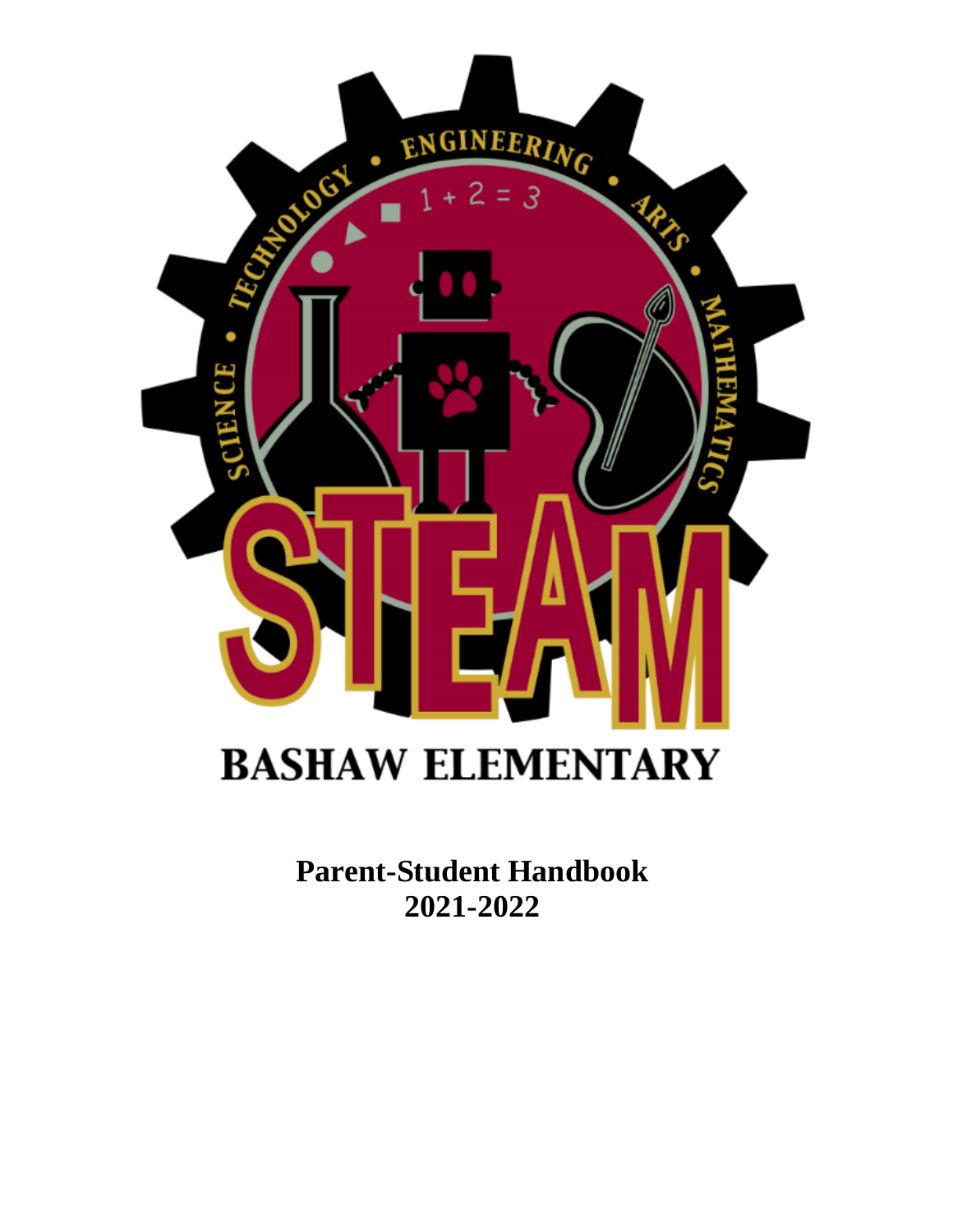## **William H. Bashaw Elementary School**

3515 Morgan Johnson Road Bradenton, Florida 34208

## **941-741-3307**

Fax 941-741-3559 www.manateeschools.net/bashaw

**James Dougherty, Principal Terra Brown, Assistant Principal**

# **Parent-Student Handbook 2021-2022**

# **School Hours Monday through Friday 8:25 a.m. - 3:15 p.m.**

\*\* Students are not allowed on campus prior to 7:55am. \*\*

# **Bashaw School Office Hours 7:30 a.m. - 4:00 p.m.**

PLEASE CHECK THE SCHOOL CALENDAR FOR EARLY RELEASE DAYS SCHEDULED THROUGHOUT THE YEAR.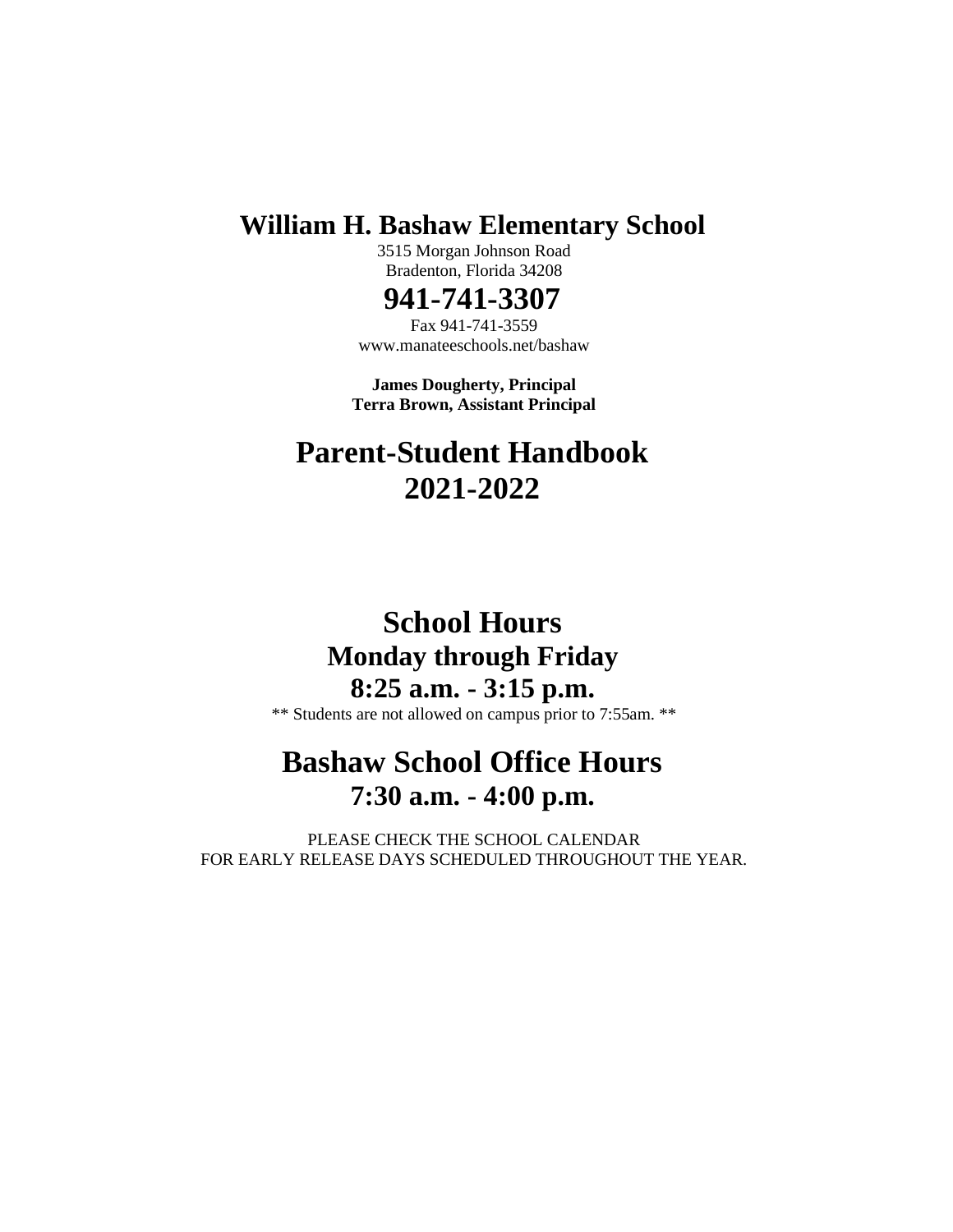# **Welcome to Bashaw Elementary!**

#### **Vision Statement**

The vision of Bashaw Elementary School is to foster each child's innate curiosity and joy of discovery, empowering them to be leaders and innovators of the future.

#### **Mission Statement**

The mission of Bashaw Elementary School is to cultivate distinct pathways for all students to succeed. Through a STEAM model of instruction, we inspire learning with inquiry investigation, collaboration, critical thinking, creativity and authentic experiences.

#### **Contact Info:**

**James Dougherty, Principal x 54001** doughertyj@manateeschools.net

**Terra Brown, Assistant Principal x 54002** brown2t@manateeschools.net

**Morgan Reinhart, School Counselor x 54014** reinhartm@manateeschools.net

**Brianne Carlisle, Student Support Specialist x 54041** carlislem@manateeschools.net

**Arabi Hall, Sr. Secretary/Bookkeeper x 54004 Britney Jenkins, Registrar x 54016 Mindee Biggs, Clerical Assistant x 54000 Janette Pio Lora, Guidance Clerk x 54008 Donna McLeod, Cafeteria Manager x 54012 Phil Molignano, Head Custodian x 54065**

**Clinic Staff x 2003 Absentee Line 741-3307 x 8 School Board 708-8770 Bus Transportation 782-1287**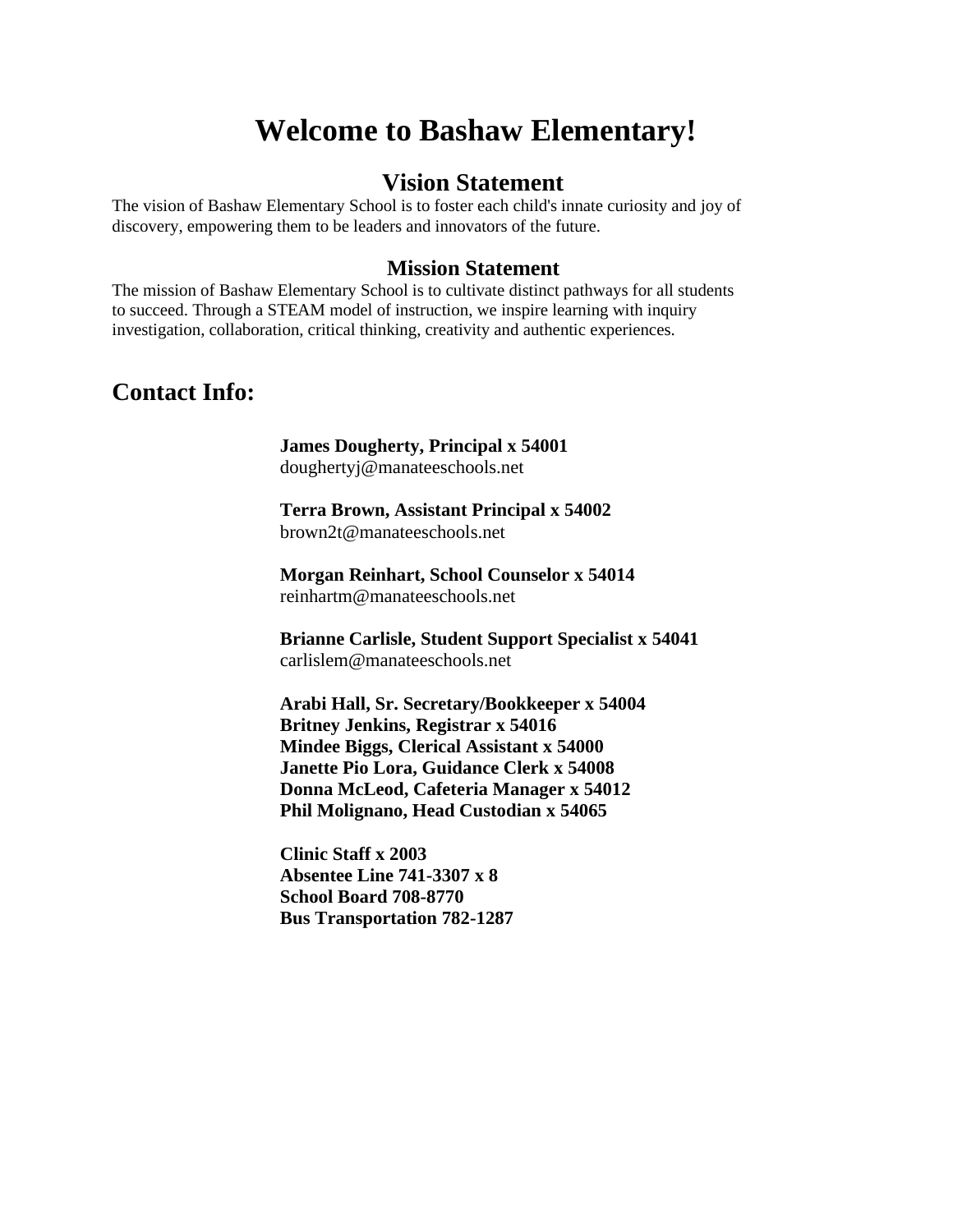# **Empowering the Joy of Discovery**

At Bashaw Elementary we have a STEAM focused initiative. According to the US Department of Commerce's Economics & Statistics Administration, career opportunities related to STEM (science, technology, engineering and mathematics) over the past ten years have grown three times as fast as non-STEM jobs. The "A" keeps arts and design as a focus as well. Our emphasis is upon blending these disciplines to provide our students well integrated experiences and exposure to these areas. Teachers emphasize creativity, invention, and engagement throughout the learning process.

# **Schoolwide Expectations**

**B**e Respectful **Obey Safety Procedures B**e Responsible

# **Expectations of Student Conduct**

It is the expectation for the students of Bashaw Elementary to meet the expectations outlined within the School District of Manatee County Student Code of Conduct. The SDMC Student Code of Conduct has been developed so our students and families have a clear understanding of behavioral expectations and to inform all parties of important procedures related to our educational mission. It is helpful if parents are aware of school rules so they can help support them from home. Parents and students are encouraged to review the Student Code of Conduct together to gain a better understanding of their rights and responsibilities. Training on the Student Code of Conduct will be provided to all students, teachers and administration during the first month of school. You can locate an electronic copy of the Student Code of Conduct on the Bashaw Elementary School website at www.manateeschools.net/bashaw.

FAILURE TO REVIEW THE STUDENT CODE OF CONDUCT WILL NOT RELIEVE A STUDENT OR THE PARENT/ GUARDIAN OF THE RESPONSIBILITY FOR COMPLIANCE WITH THE CODE OR ACCOUNTABILITY FOR LOSS OR DAMAGE TO SCHOOL DISTRICT OF MANATEE COUNTY PROPERTY.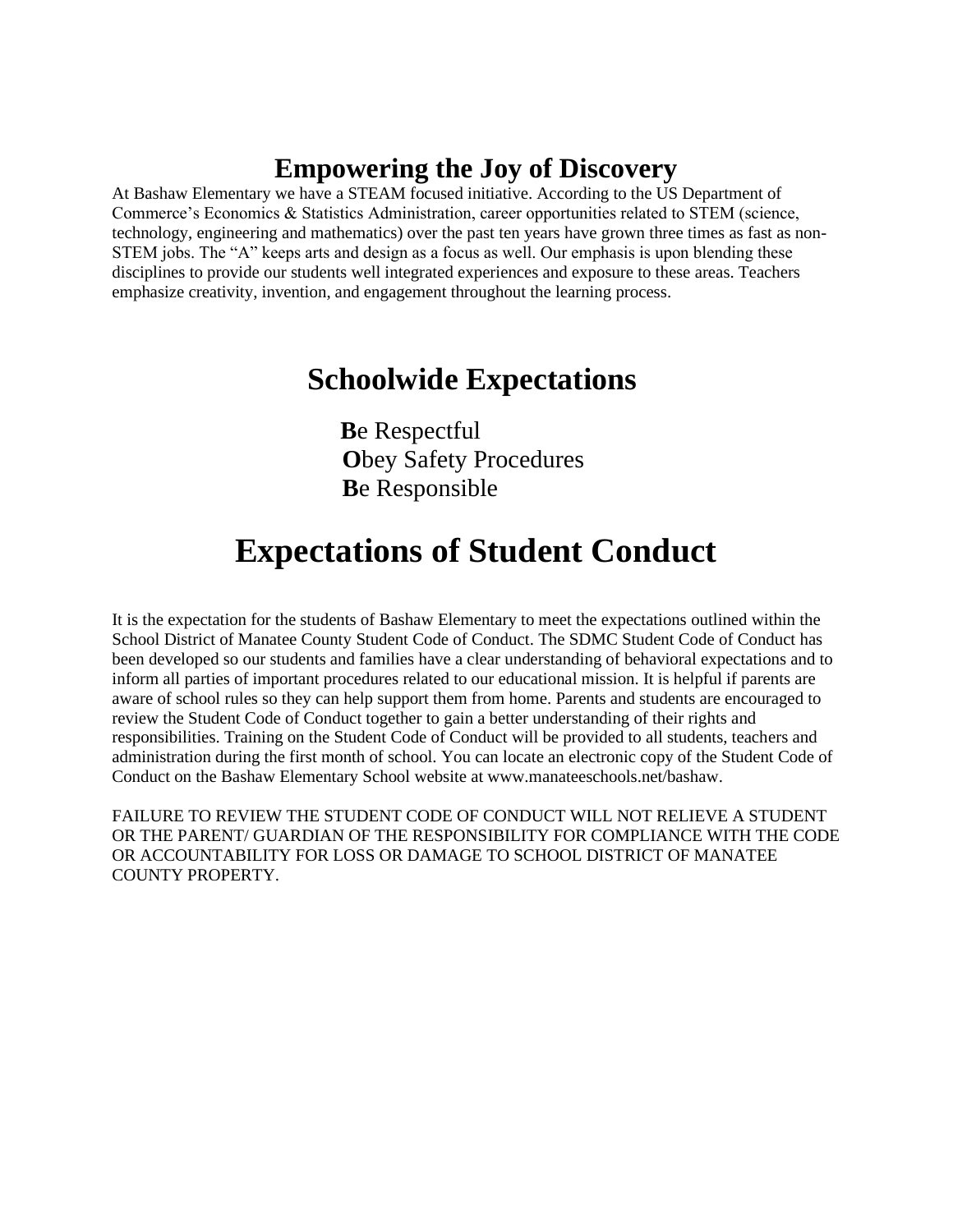# **Bashaw Uniform Policy**

#### **Shirts:**

- Any solid-colored polo shirt with or without the Bashaw logo.

- Any Bashaw t-shirt with the school logo, mascot or school event.

All shirts must be long enough to completely cover the stomach, but not longer than below the hip. Shirts must have short or long sleeves and must not expose undergarments, chest or stomach.

#### **Pants/Shorts:**

- Standard uniform shorts and slacks in khaki, navy and black.

- Girls may also wear Standard uniform skirts, skorts, capris or jumpers.

- Jeans, cargo shorts, cargo pants, jeggings, and tutus are NOT permitted as part of the Bashaw

uniform.

- No shorts/pants with large pockets are allowed.

All bottoms must fit properly around the waist. Shorts should be at least mid-thigh in length and longer than the shirt being worn. Slacks cannot drag on the floor and should not be too baggy or too tight. These are available at any uniform retail store.

#### **Shoes and Accessories:**

- No open toe or open heeled shoes. No slides, platforms or clogs, which include Crocs and no shoes with wheels.

- No sunglasses, hats, visors, bandanas, suspenders or beachwear.
- No artificial fingernails. Artificial tattoos are discouraged, if they are inappropriate for a
- school child, they will have to be removed.
- No hair coloring or styles that may be a distraction to other students.

#### **Winter/Inclement Weather Options:**

- Any solid color sweater or sweatshirt may be worn over the uniform shirt.
- Solid color sweatpants may be worn on days when the weather is unusually cold or inclement.
- Solid color turtleneck shirts may also be worn on cold days under a uniform shirt.
- When the weather warrants a jacket or coat, any type will be acceptable.

#### **Uniform Enforceability:**

All students are expected to wear the school uniform daily. Students are expected to wear their uniform within the first 10 days of attendance at Bashaw. Parents will be responsible for enforcing Bashaw's uniform policy. Exceptions to the uniform policy are the wearing of Girl and Boy Scout uniforms on meeting days. School administration will notify parents of any other exceptions throughout the school year.

*\*\*Bashaw logo polo shirts, t-shirts and sweatshirts are available for purchase at <https://bashawuniformstore.weebly.com/> and onsite at various events throughout the school year.\*\**

All students are expected to comply with our Uniform Policy. Reminders will be sent home during the first two weeks of school prior to contacting parents for enforcement. Please contact the front desk in the event of hardship or your family needs assistance with obtaining school uniforms.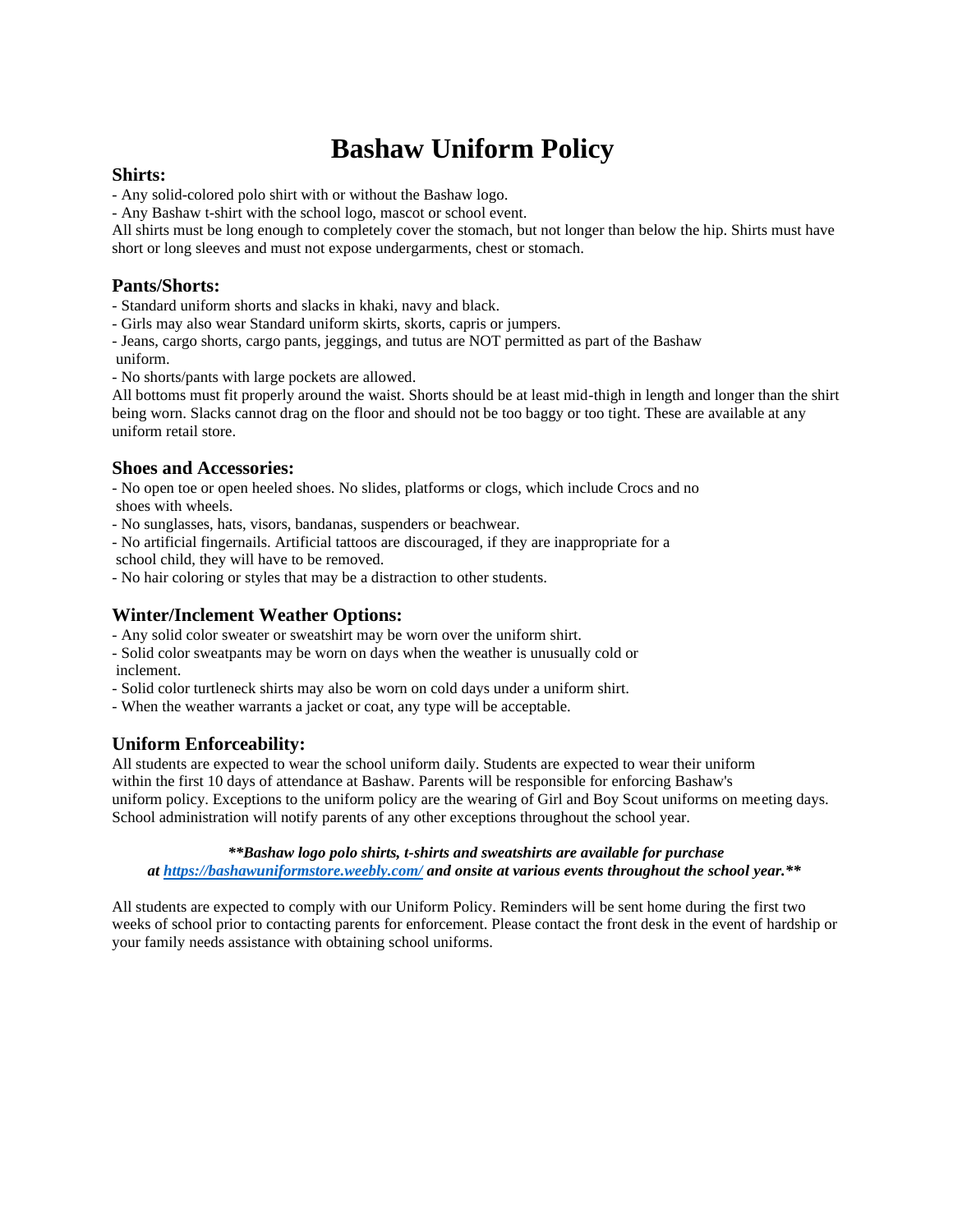# **Security & Visitor Sign-In Procedures**

We want our parents & families to feel welcome at school, yet we all know that security of schools is a hot topic. Our front doors are now on a magnetic lock system, so please press the button to call the front office.

Identify your name and purpose of your visit, and the office staff will allow access into the building. You are welcome to visit your child for lunch at Bashaw School. Please remember that anyone coming on campus during school hours must bring a driver's license, government issued picture ID, or other acceptable form of identification to the school office to sign in before proceeding to any area of the school. **NO ONE IS ALLOWED ON CAMPUS UNLESS THEY ARE WEARING A SCHOOL ID OR A STICKER OBTAINED THAT DAY FROM OUR SCHOOL OFFICE.** NOTE: You must provide the same type of ID to sign a student out of school.

## **School Volunteers – Welcome!**

All volunteers are required to complete a district volunteer packet and sign in in the school office through our Raptor System. A picture ID that can be scanned using this system is required.

Those interested should contact the school office or your child's teacher. If you have expressed an interest and have not been contacted, please call the school office as we may not have been able to reach you.

#### **Thank you for bringing a picture ID to sign in when you visit Bashaw!**

## **Items from Home**

There are very few occasions when it is necessary (or desirable) for students to bring items from home to school other than their school-related supplies. With violence and the use of weapons becoming more and more prevalent in our society, weapons or weapon-style toys of any kind, including scout or jack knives, nail file/manicure kits, toy knives, swords or any sharp weapon-like object, or any type of gun, including toy or squirt, as well as bullets, lighters or matches are not permitted on school property at any time. Violation of this rule by students may result in a suspension. Refer to the Manatee County Code of Conduct book for details. The occasions listed below are examples of when items from home would be appropriate.

## **Bashaw Cafeteria**

For the 2021-2022 school year breakfast and lunch will be free for all students. Breakfast is served every morning from 7:55 to 8:25 a.m. Students need to report directly to the cafeteria upon arrival at school. Money for additional items such as snacks or ice cream is collected in the classroom each morning and placed in the teacher's Cafeteria Money Bag.  It is brought to the lunchroom after morning announcements and then entered in their accounts. 

If your child has an allergy to any type of food, please alert us so that we may use caution in helping your child make meal choices. We will need a doctor's written prescription on file for each allergy.   Students who bring a lunch from home will also eat in the cafeteria.  Parents are asked not to send any carbonated beverages, candy or gum in those lunches.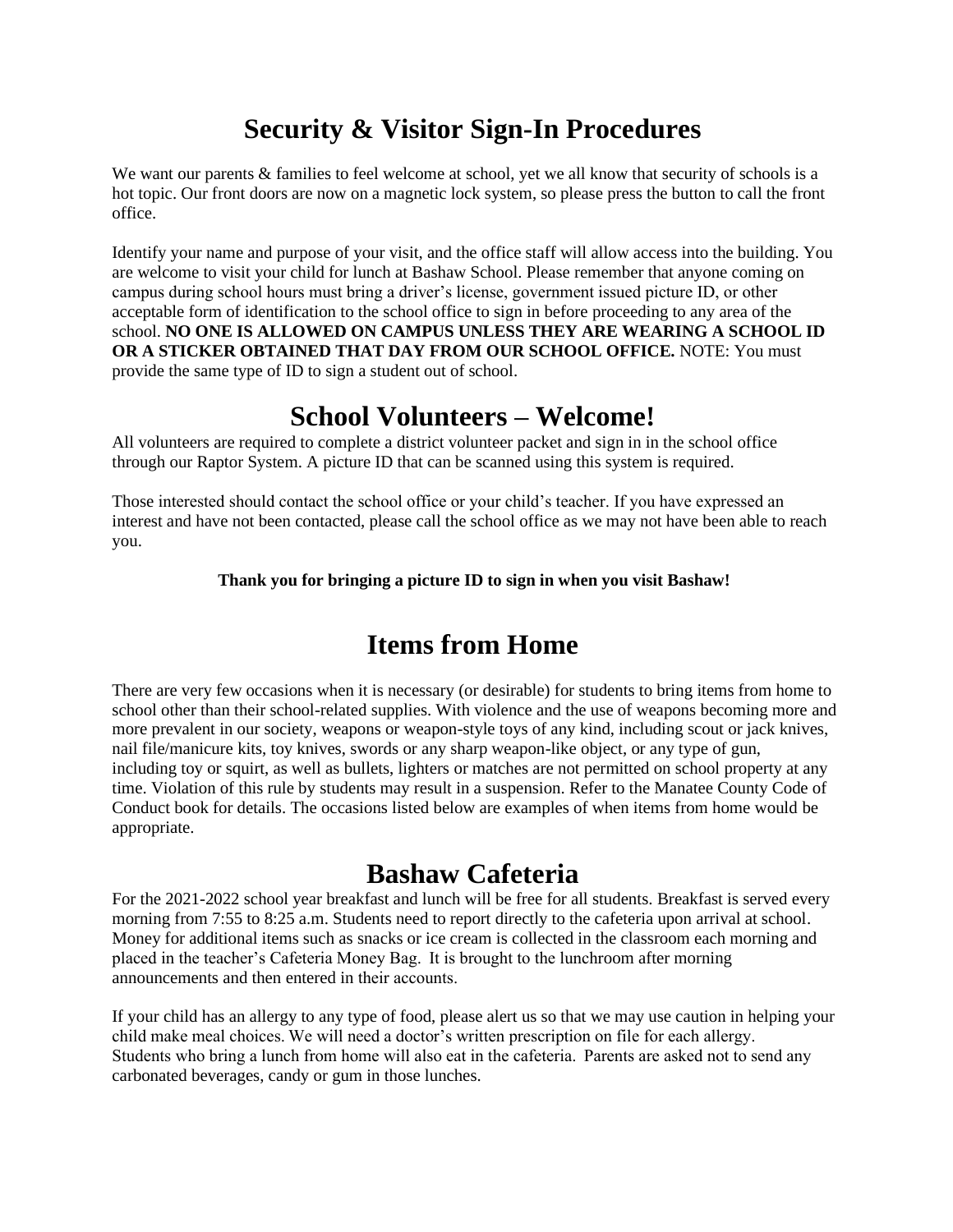# **Lunchroom Expectations**

Bashaw's Lunchroom Behavior Management Program enables students to eat their lunch and then go to a designated area until their allotted lunch time is over. As part of the program, a specific set of rules has been developed for all students. When eating at school, please help your child follow the rules listed below:

**T**alk quietly to people next to you. **A**lways raise hand when you need something. **B**e sure to use table manners. Leave your area clean. **E**nter and exit quietly.

We also are fortunate to have special areas inside and outside that you and your child may use when eating at school.

We require you to stop by the office for a visitor's sticker first, and then take only your own child outside to the picnic tables with you. By state law, smoking is prohibited. You are allowed to bring lunch in from home or a restaurant when eating with your child.

# **Student Arrival**

Students are to be dropped off between 7:55am and 8:25am in the car-loading area (south side), not in front of the school or in the bus loading area (north side). The school is not responsible for supervising students prior to 7:55am unless they are enrolled in the before school care program (Bobcat Care). Any student arriving late for class must be brought immediately to the office for a tardy slip by a parent/guardian.

**Car Rider** exit gate will be open at 7:55am and closed at 8:25am.

**Walkers and Bike** Riders are to use the sidewalks while arriving on campus. For safety reasons students should not ride their bikes once arriving on campus, walk them to the bike rack. No crossing guard or staff will be present during arrival in these areas.

### **Student Dismissal**

**Car Riders** are dismissed and brought to the car-loading area (south side) to be picked up by parents. Parents are to always stay in the car in this area. If you have a conference scheduled with your child's teacher or need to be on campus for any reason, please park in front of the school and sign in at the front office. **\*ONLY individuals on the registration/Bio form may pick up a child. Early dismissals must occur before 2:45 PM.**

**Bus and Day Care** students are dismissed to designated areas. Buses to north side of campus and daycare to front of school. Remember, your child may only ride the bus to which he has been assigned. Students may not ride another bus, even with a note.

**Walkers and Bike Riders** are dismissed to designated areas and a staff member will escort them off campus. We do not have school crossing guards, so please insist that your child follow the adult's directions for a safe dismissal. Pre-K, Kindergarten and 1st grade students need to be met at the crosswalk by an adult. Bikers and walkers will not be dismissed normally if thunder or rain is present 15 minutes before dismissal. Students will be sent to the office for pick-up, or you may call the office to have students sent to Car Riders. Please do not ask your children to meet you in the parking lot or just off school grounds at dismissal. By not following procedures developed for the safety of everyone, you teach your child that rules and laws should only be obeyed if you agree with them or when they are convenient. Do not park your car and walk to another dismissal area to pick up your child. This is for the safety and security of all students. Please follow all traffic patterns on campus.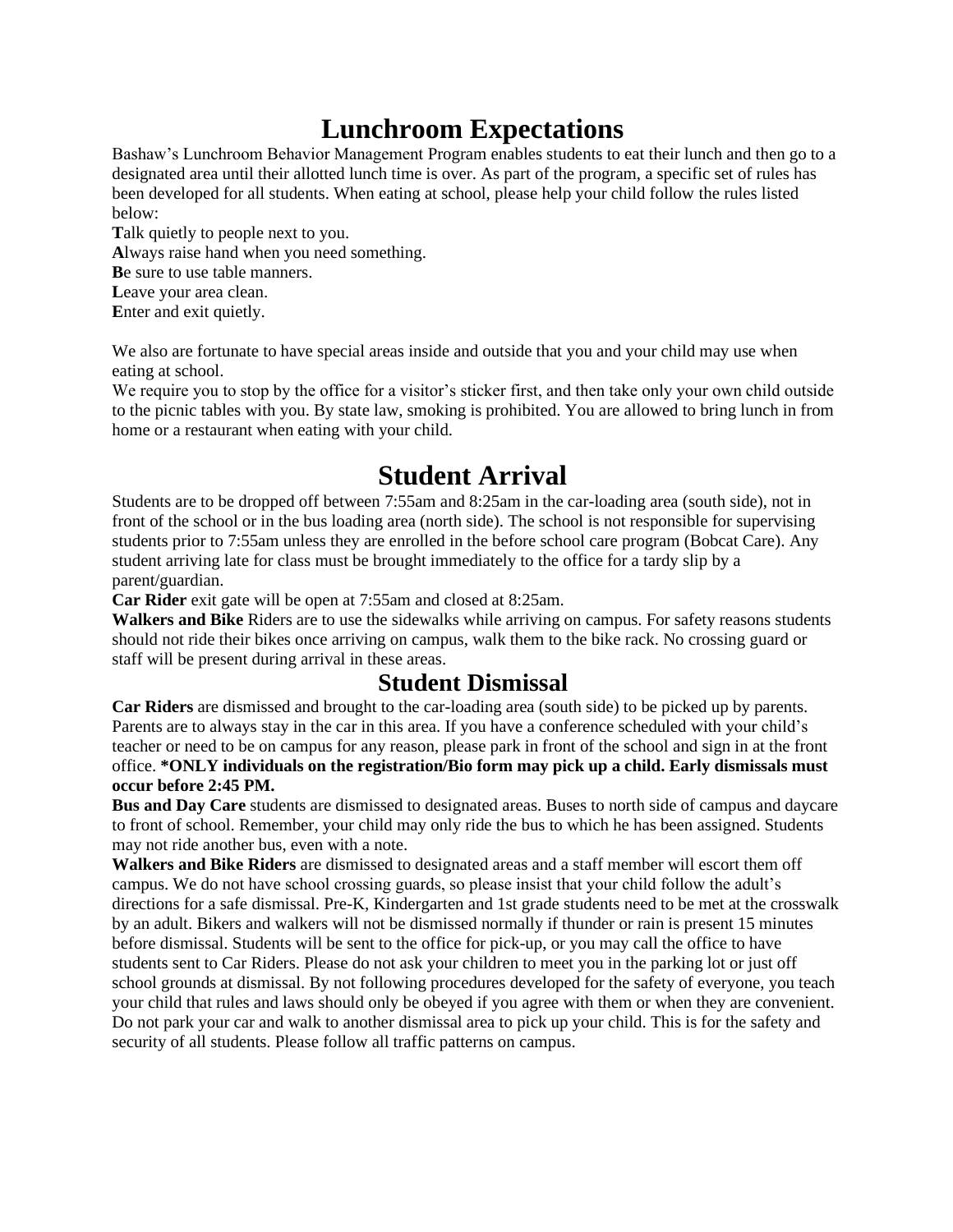## **Bicycle Safety**

The location of Bashaw Elementary location does not qualify for a crossing guard; please be aware that walkers and bike riders do so at their own risk.

We ask that Pre-K, Kindergarten and 1st grade students be escorted onto school campus by a parent/guardian for arrival. School staff will walk all bikers/walkers to the campus exits each afternoon. We ask that parents/guardians be there for Pre-K, Kindergarten and 1st grade students to ensure safety to and from school.

The following Florida Bicycle Laws must be followed to ensure safety to and from school:

- 1. Wear a bicycle helmet at all times--it's required by law.
- 2. Ride single file close to the right side of the street.
- Make no sudden change of course.
- 3. Ride alone only one person on a bike.
- 4. Obey all traffic signs and signals.

Because of congestion during arrival and dismissal, students are not allowed to ride bicycles on the school grounds. Bicycles should be walked to the bicycle rack and locked. We are not liable for bicycles that are stolen from school property.

### **Attendance and Tardiness**

State Law 232.01 states that children attending school must be in attendance daily unless the individual is sick or there is an emergency in the family. This same law implies that pupils are expected to be in school on time (8:25am) each school day. Any student who is not in line to enter class at 8:25am must be brought by a parent/guardian to the office to request a tardy slip before going to the classroom.

#### **Student Absences**

Please call the school (741-3307 x 54008) by 9:00 am if your child is to be absent. This request is made for the protection of your child as we will then know the child is safe at home. If your child is absent and the school has not been notified, the ConnectEd system will contact you by telephone. If you do not contact us these absences will be marked unexcused. If a child accrues 5 unexcused absences in a thirtyday period the parent/guardian will receive a letter informing them that those absences will show as unexcused on the child's permanent record and may require an appearance in court. It is vital that parents/guardians are aware that they are held legally responsible for their child's attendance. Please always provide a doctor's note anytime your child is seen in the doctor's office.

Sometimes parents request that their child be allowed to miss school for trips of various sorts. While in many cases there may be value to be derived from the trip or the family finds it convenient for the student to be out of school, such absences are recorded as unexcused. You are required to notify the office in writing in advance of any such absences. If such an absence does occur, the student is required to make up the work missed. It should be realized that making up the work missed will not take the place of classroom instruction.

## **Tardiness**

Being late to school disrupts the educational process for not only the tardy student but for the teacher and other students of his/her class as well. Being on time is a vital ingredient for success as children develop. A record of tardiness as well as absences is reported to parents at the close of each quarter and are recorded on the student's permanent record. Excessive tardiness may require an appearance in court. Again, a doctor's note is helpful.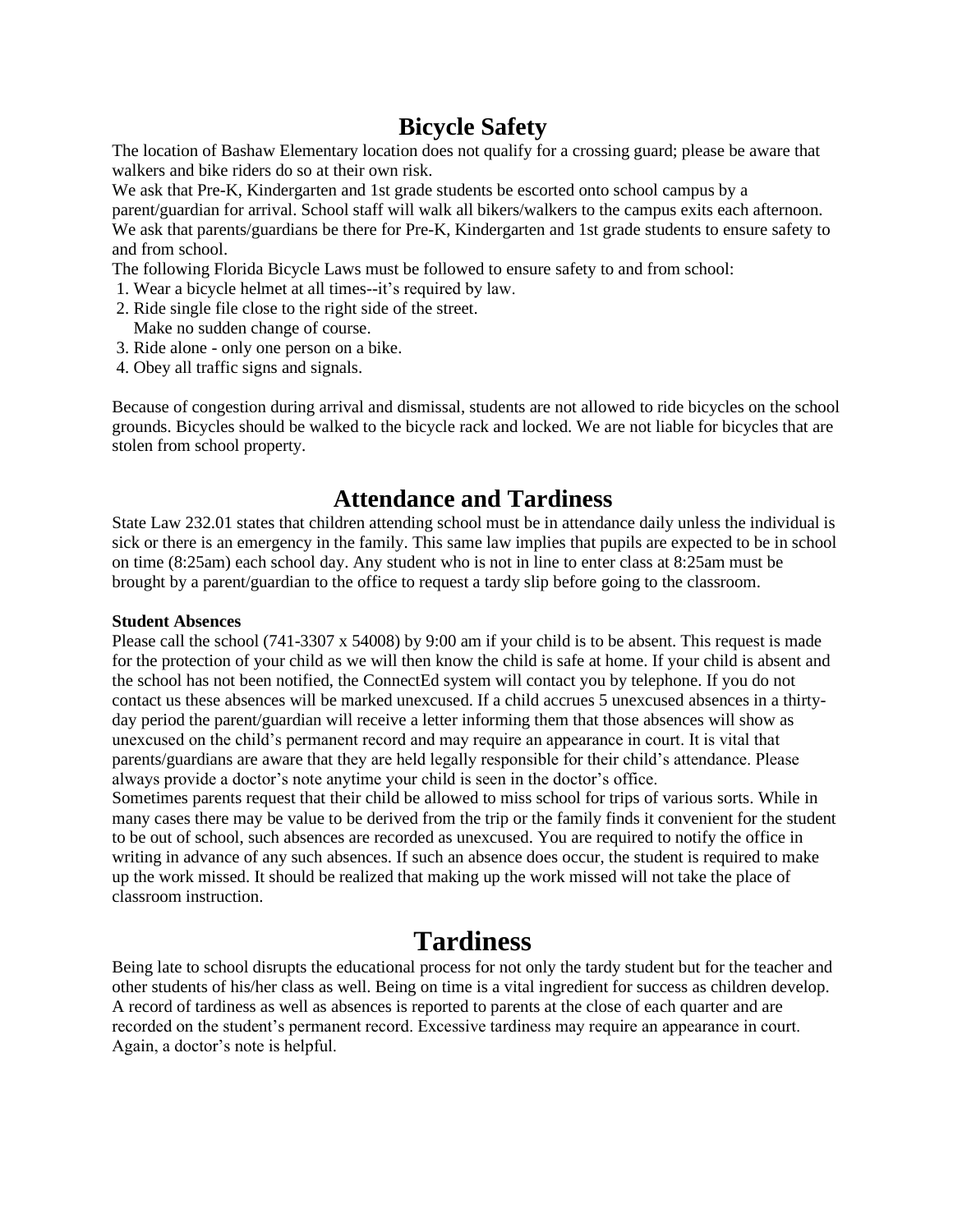## **Early Dismissal of Student**

Any time a child leaves school before normal dismissal his education is disrupted as is the education of every member of the class. There is also a safety factor with last minute changes during a busy time on a school campus. In fairness to everyone, please do not request early dismissal for your children except for a doctor's appointment or an extreme emergency. As with unexcused tardiness, every three unexcused early dismissals equal one unexcused absence for truancy purposes.

However, we realize situations arise where early dismissal is necessary. You must pick up your child by **2:45 PM.** Changes or dismissals after that time pose a safety and security issue as the school goes into normal dismissal routines. If it is necessary to pick up your children before dismissal for one of the reasons listed above, please come to the school office first. **UNDER NO CIRCUMSTANCES WILL A TEACHER RELEASE A STUDENT TO A PARENT EXCEPT THROUGH THE OFFICE.**

These rules are for the safety and welfare of your children. Dismissal is a busy time, and our attention must be on getting all students home efficiently and safely. We appreciate your cooperation.

## **Change in Method of Transportation Home**

A note should be sent to the teacher if there is to be any change in your child's transportation going home. For example, if you are planning to pick up your child after school and he/she normally rides a bus, we must be notified. We do not accept the child's word as to the method of transportation home if it is inconsistent with the normal pattern. (Please read EARLY DISMISSAL OF STUDENTS above.) Remember, students are not allowed to ride another bus or get on or off at a different bus stop for any reason, even with a note from their parent/guardian.

PLEASE NOTE: Children are easily confused by frequent changes in their routines. By being consistent in the method of transportation provided for your child, you will help ensure a safe arrival home.

## **Withdrawal Procedures**

Please notify the school at least one day in advance if it becomes necessary to withdraw your child. This will help to ensure the timely preparation of student transfer information.

### **Home-School Communication**

Communication and cooperation between home and school is vital to the learning environment. At Bashaw School, a variety of methods are used both school-wide and by individual teachers to bridge the gap between the home and the school. Some of the school-wide approaches used are the Bashaw Bulletin, ConnectEd Automated Telephone messaging system, Class Dojo, orientation programs, parent workshops, Parent Teacher Organization activities, midterm progress reports, report card conferences and report cards and student agendas.

Individual avenues to communication provided by classroom teachers might include parent-teacher conferences, telephone calls, personal notes, student contracts, student work sent home, or classroom newsletters.

### **Bashaw Website / Social Media**

Our website is a great method of knowing all events that are taking place at Bashaw. There is a current calendar pictures of special events that have taken place. Visit our website at

www.manateeschools.net/bashaw and Like our Facebook page @BashawElementarySchool to keep up with all the current happenings at Bashaw.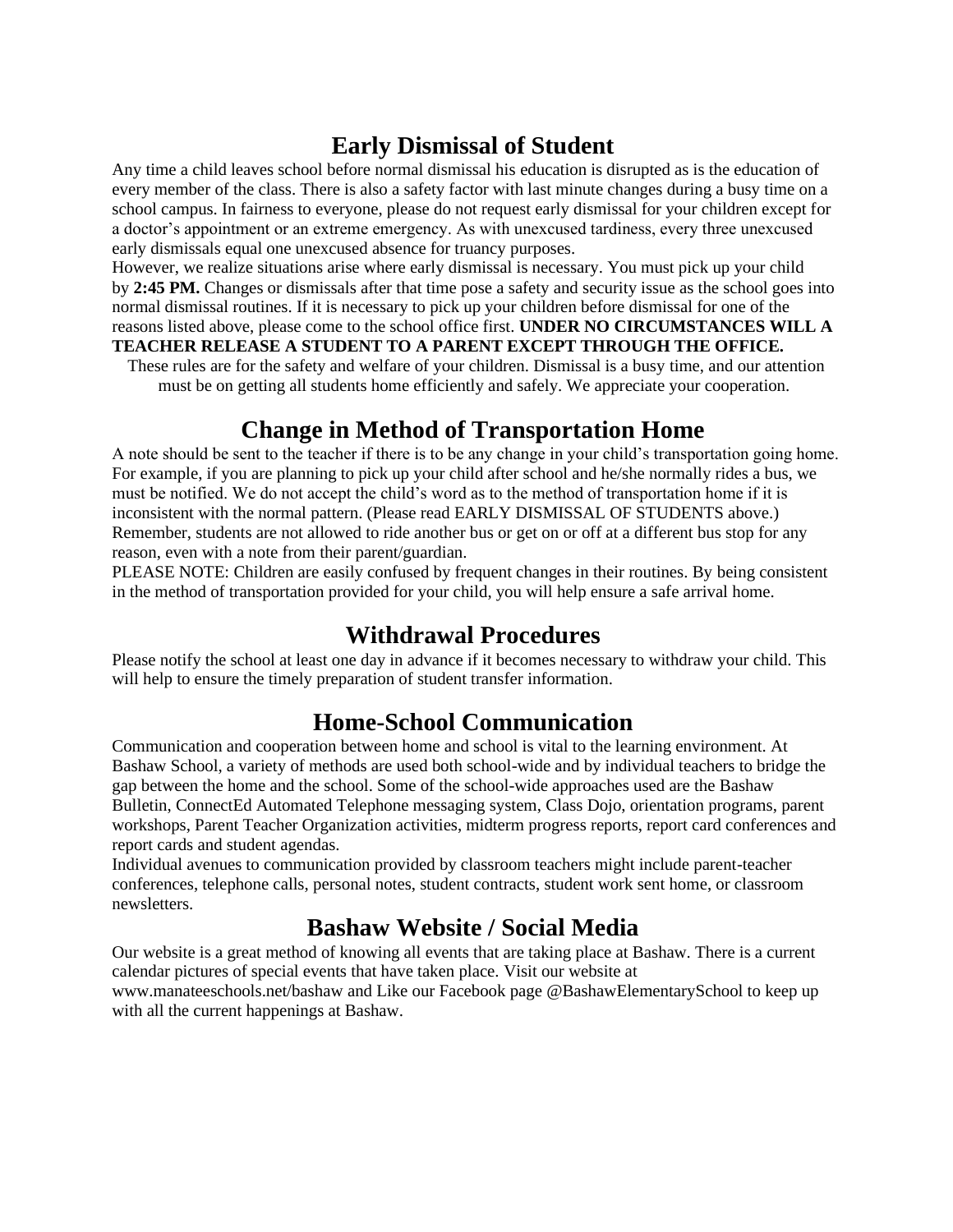## **Change of Address or Telephone Number**

Our school files need to contain accurate information in case of an emergency. Enrolling parent/guardian needs to submit in writing to the office any change of telephone numbers. We must have a daytime phone number on file. Please notify us immediately of any change of address. A document providing proof of residency is required.

#### **Agendas**

All students will be provided an agenda. Please check daily for communication from your child's teacher, homework assignments and other information. This communication should be signed daily by a parent or guardian.

### **Student ID Cards**

All students will be issued a Bashaw Elementary ID card. The ID card and lanyard will be free of charge. It is an expectation that the students come to school each day wearing their lanyard with ID card and wear their ID while on campus. The ID card is used for scanning in the cafeteria, bus, and media center. In the event that an ID card is lost a replacement card will be issued for a \$5 replace cost.

## **ConnectEd Telephone and Email Messages**

Automated messages by voice and email will be sent out frequently to keep you apprised of attendance concerns, special events, early dismissals and other information that is important to you and your family. Please note that the voice mail messages will be delivered to the number on the enrollment form that is marked home phone. If you prefer to have voice messages delivered to a different number, please note that on your child's enrollment or bio form.

\*If your primary phone number or email changes, please alert the front office.

### **Parent-Teacher Conferences**

Your child's progress reports cannot tell you everything you need to know about his/her progress. For this and other reasons, our teachers meet with parents at the close of the first and third quarters to give you the report card and discuss your child's progress. Your child's teacher will contact you to set up an appointment. However, many times messages sent home by teachers concerning conferences do not reach the parent. If you do not hear from your child's teacher or would like to schedule a conference, please follow these procedures.

- Call the school (741-3307) and press option 1 for a staff directory. Your child's teacher will return the call and schedule a conference. Please come to school expecting to talk with a teacher only if you have made prior arrangements.

- Be on time for scheduled conferences. If you are late, there may not be adequate time to discuss your child's progress.

- Please stop at the office to check in and receive a visitor's pass before going to your child's classroom during school hours.

### **School Health Services**

The goal of your school health staff is to provide care for your child(ren) in the event of illness or injury while at school. If you are contacted by school or health personnel to pick up your child from school due to illness, injury, or possible communicable disease, you need to make arrangements to pick up your child within 30 minutes. The clinic is very comprehensive in evaluating and assessing your child. If they determine a phone call is needed, then that communication will occur. The clinic does not call for 100% of visits. School health rooms do not have adequate space to retain sick and injured children who need to